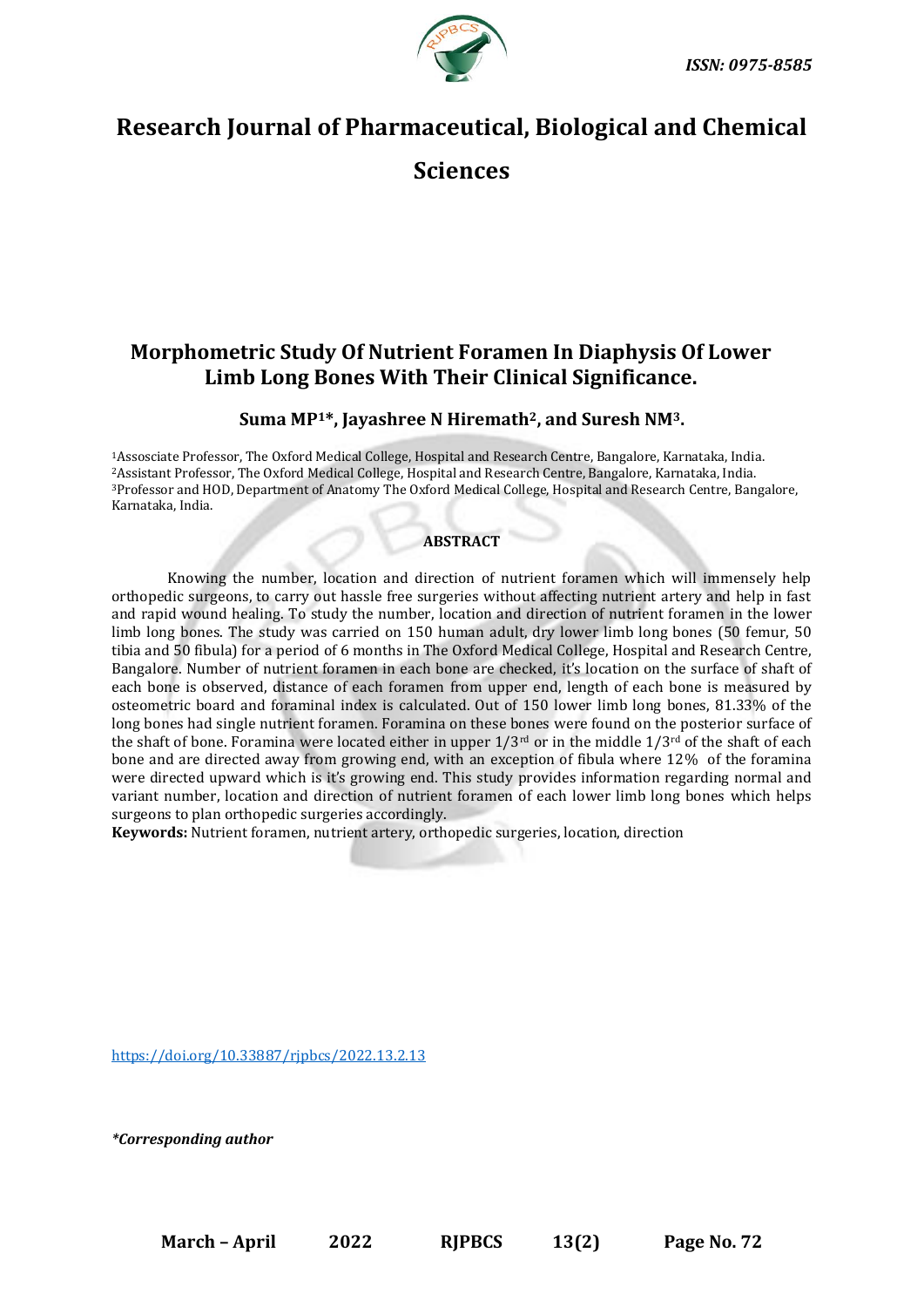

#### **INTRODUCTION**

Bones are highly vascularized special connective tissue composed of cells (osteocytes, osteoblasts and osteoclast) intercellular substance impregnated with calcium salts. They function by forming rigid framework of body, protecting of viscera, storing of minerals (calcium and phosphorus) and forming blood cells. To perform all the above functions and for growth and development, bones require nutrition which is supplied by blood. Blood to the bones is supplied by four sets of blood vessels: nutrient artery, periosteal artery, metaphyseal artery and epiphyseal artery. Among these arteries, nutrient artery is the principal source of blood supply to the bones. If nutrient artery is damaged, blood supply to the bones is compensated by other 3 sets of arteries. Nutrient artery enters the bone through the nutrient foramina. Nutrient foramina is an opening in the shaft of long bones which allow the passage of the nutrient arteries and peripheral nerves into medullary cavity through one or more than one nutrient foramen [1,2]. Nutrient foramen may be the area of potential weakness in some individuals [3]. Location of nutrient foramen varies according to the type of bone. Depending on the shape, bones are long, short, flat and irregular bones. It is situated on the compact part of bone. In irregular bones (vertebra) nutrient foramen is situated on their body.

Long bones are the bones which are more in length than breadth. They provide strength, structure and mobility to the body [4]. Long bones of lower limb (femur, tibia, fibula) bear the weight of whole body. Hence, they are more prone for stress. Hence the blood supply of long bones of lower limb is very important.

Nutrient artery originates from the main artery of that particular region [2]. Nutrient artery of femur arise from second perforating artery, branch of profunda femoris artery. In tibia, it arises from posterior/anterior tibial artery. In fibula, it arises from posterior tibial artery [4-6]. Nutrient artery enters the shaft of bone and divides into ascending and descending branches, one for each end. Each branch divide into small, parallel vessels which enter the metaphysis and form hairpin like loop and anastomose with periosteal, juxta-epiphyseal and epiphyseal arteries. Hence, metaphysis is the most vascular part of bone [7]. Nutrient artery supplies bone marrow and inner  $2/s<sup>rd</sup>$  of compact part of diaphysis, providing nutrition to osteocytes and osteoblasts. Osteoblasts are responsible for bone formation. Osteocytes maintain the bone mass.

When long bones fracture, there are high chances of nutrient artery to get damaged, depending on the site of fracture. Fracture is also associated with disruption of blood vessels in the adjacent soft tissue resulting in localized bleeding [8]. Because of very rich blood supply to bones than cartilage, bones repair occur more readily than that of cartilage. Nutrient artery blood supply to the long bone is very important as it is principal artery which is required for survival of osteocytes and osteoblasts [9].

Number, location and direction (in few) of nutrient foramen varies. Knowledge of location and number of nutrient foramina in long bones are important for orthopedic surgeries such as joint replacement therapy, fracture repair, bone graft and vascularized bone microsurgery [10]. This knowledge is also important during cast application, bone tumor resection, intramedullary reaming, plating as well as medico-legal aspects [11]. Because during any of the above surgical procedures or during any bone interventions, if location and number of nutrient foramen is not known, nutrient artery may be damaged and major blood supply to the bone is compromised which may lead to ischemia and necrosis. Death of osteocytes and osteoblasts may occur, leading to decreased bone mass and demineralization causing osteoporosis which ultimately lead to pathological fractures.

Study of the direction of nutrient foramen is important to know whether all the nutrient foramen are obeying the law of ossification (nutrient foramen is directed away from the growing end).

Knowing the importance of nutrient foramen, we conducted the present study to find out the location, number and direction of nutrient foramen which will prevent the orthopedicians to avoid surgical complications.

#### **MATERIAL AND METHODS**

Morphological study was conducted on 150 human adult dry long bones of lower limb. Which includes 50 Femur (25 left and 25 right), 50 Tibia (25 left and 25 right), 50 Fibula (25 left and 25 right).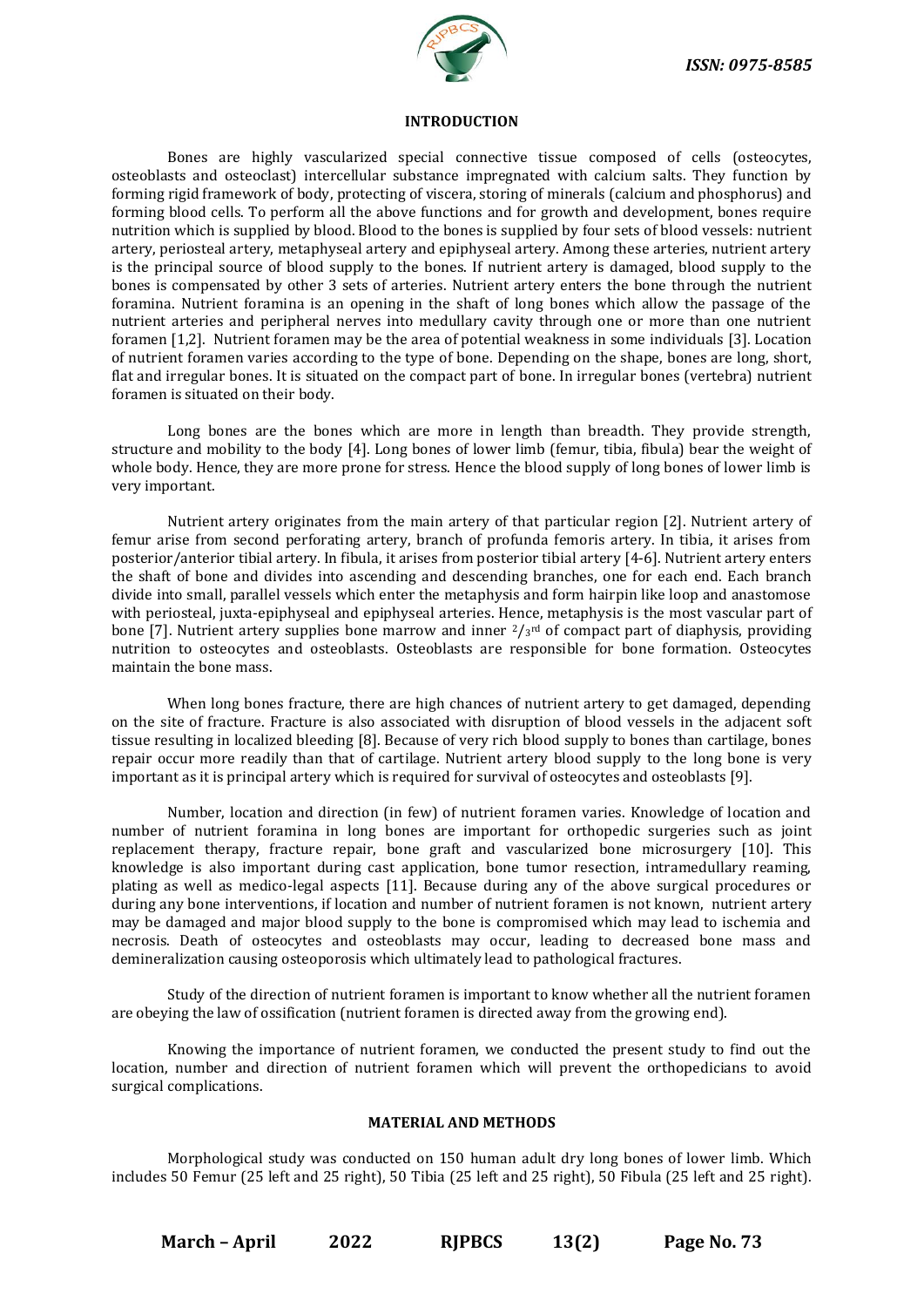

Age and sex of the bones were unknown. These bones were collected from the Department of Anatomy, The Oxford Medical College Hospital and Research Centre. The study was proceeded after approval from the Institutional Ethical Committee. This study was conducted for the period of 6 months.

*Inclusion criteria:* This study included completely dry, with normal anatomical features of human lower limb long bones.

*Exclusion criteria:* Bones with deformities, old fractures, pathological changes are excluded from study.

**Materials**: Osteometric board, vernier calipers, hypodermic needle, magnifying hand lens and measuring tape.

**Parameters**: The total length (TL), nutrient foramina (NF), distance of foramen from upper end of the bone (DNF), situation and direction of nutrient foramen.

#### **Methods**

**Total bone length (cm):** Measured with osteometric board.

- Femur: From proximal aspect of head of femur to medial condyle of femur.
- Tibia: From medial condyle to top of medial malleolus.
- Fibula: From head of fibula to the tip of lateral malleolus.

**Total number of foramina:** Observed by hand lens. The openings with elevated margins are identified as nutrient foramen.

**Distance of foramen from upper end of femur (DNF in cm):** Measured by vernier caliper. Distance from proximal end of femur to nutrient foramen.

- Foraminal Index (FI): DNF/TL\*100.
- Depending on the values of FI, the position of nutrient foramen is classified into 3types:
	- Type-1: From upper end to 33.33%, the foramen in proximal  $1/3^{rd}$  of bone.
	- Type-2: From  $33.33\%$  to  $66.66\%$ , foramen is in middle  $1/3^{rd}$ .
	- Type 3: Above 66.66%, foramen is in distal  $1/3^{rd}$ .

#### **Situation of Nutrient Foramen:**

To identify the area of situation of nutrient foramen, we determine surface and borders of shaft of lower limb bones as per Grey's Anatomy.

**Direction of Nutrient foramen:** Whether nutrient foramen is directed up/down is noted by inserting hypodermic needle (18-24 gauge) in the foramen.

All the above obtained data were analyzedand graphs were charted using Excel Sheet Mean and Standard Deviation (SD) of Foraminal Index were calculated separately for femur, tibia and fibula.

#### **RESULTS**

Majority of lower limb long bone (femur, tibia and fibula) had single nutrient foramen, while few showed double nutrient foramen [Table.1][Fig.1]**.** Majority of femur showed nutrient foramen on linea aspera while in tibia and fibula, majority of nutrient foramen on posterior surface of shaft rather than medial and lateral surface [Table.2][Fig.2a,2b,2c]. Level of nutrient foramen (upper1/3rd, middle1/3rd and lower1/3rd) was identified by foraminal index. In right femur, nutrient foramen was found on upper 1/3rd of shaft while in left femur, they were found in middle 1/3rd of shaft. In tibia, majority of nutrient foramen were on upper 1/3rd of shaft and in fibula, they were in middle 1/3rd of shaft [Table.3] [fig.3]. Majority of nutrient foramen in femur are directed upward, while in tibia and fibula, they are directed downward [Table.4] [Fig.4].

**March – April 2022 RJPBCS 13(2) Page No. 74**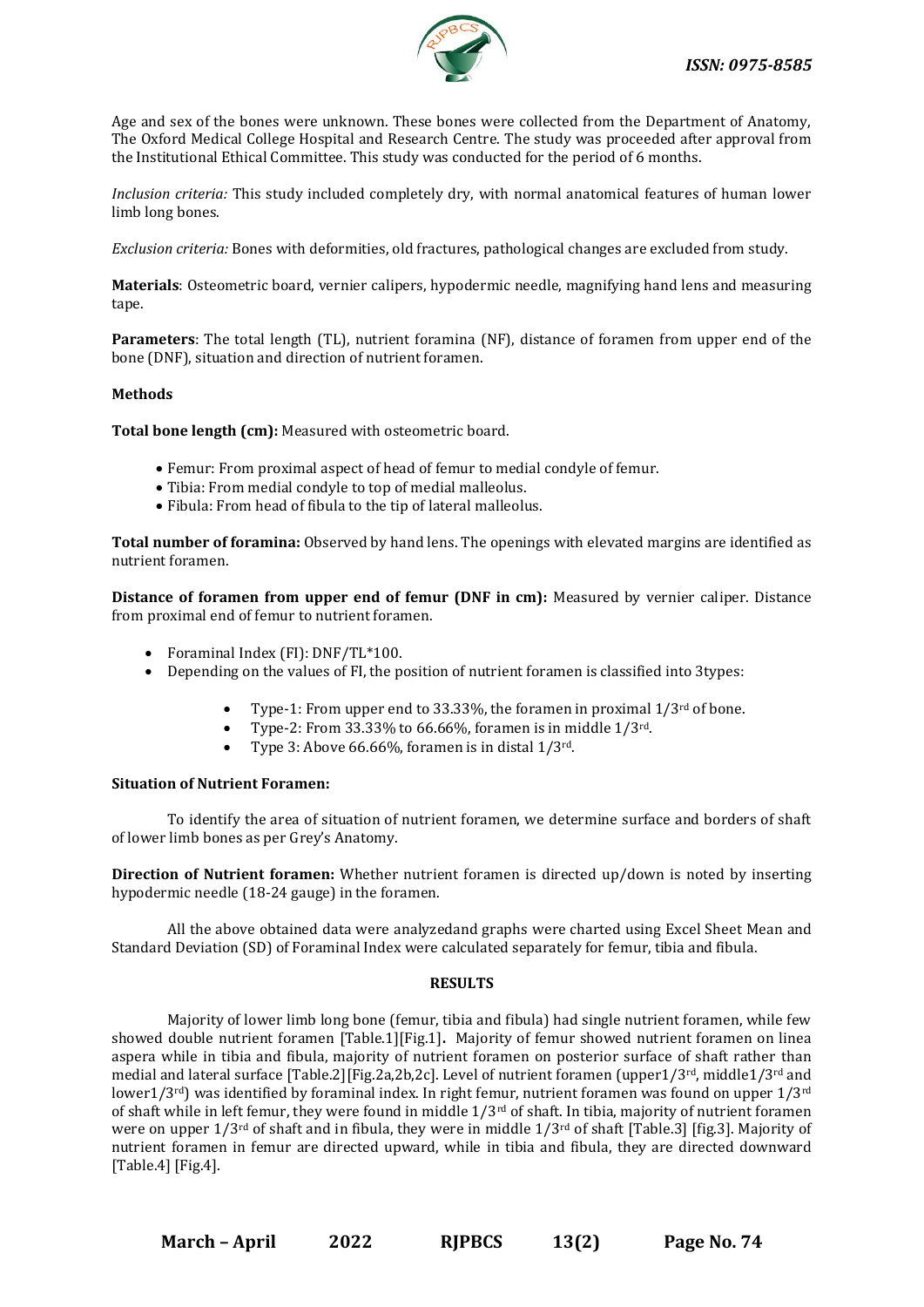

| Table 1: Number & percentage of nutrient foramen |     |       |           |      |  |  |
|--------------------------------------------------|-----|-------|-----------|------|--|--|
| Number of foramen 1 foramen                      |     | $\%$  | 2 foramen | $\%$ |  |  |
| Femur(50)                                        | 36  | 72    | 14        | 28   |  |  |
|                                                  |     |       |           |      |  |  |
|                                                  |     |       |           |      |  |  |
| Tibia(50)                                        | 42  | 84    | 8         | 16   |  |  |
|                                                  |     |       |           |      |  |  |
|                                                  |     |       |           |      |  |  |
| Fibula(50)                                       | 44  | 88    | 6         | 12   |  |  |
|                                                  |     |       |           |      |  |  |
|                                                  |     |       |           |      |  |  |
| Total(150)                                       | 122 | 81.33 | 28        | 18.6 |  |  |



|              | Table.2: Location (surface of the bone) of nutrient foramen |                 |                        |
|--------------|-------------------------------------------------------------|-----------------|------------------------|
| <b>Bones</b> | Location                                                    | Number of bones | $\mathcal{O}_{\Omega}$ |
| Femur        | Linea Aspera                                                | 44              | 88                     |
|              |                                                             |                 |                        |
|              | Medial surface                                              | 4               | 8                      |
|              |                                                             |                 |                        |
|              | Lateral surface                                             | 2               | 4                      |
|              |                                                             |                 |                        |
|              |                                                             |                 |                        |
| <b>Bones</b> | Location                                                    | Number of bones | $\%$                   |
| Tibia        | Posterior Surface                                           | 46              | 92                     |
|              |                                                             |                 |                        |
|              | Medial Surface                                              | 4               | 8                      |
|              |                                                             |                 |                        |
| <b>Bones</b> | Location                                                    | Number of bones | $\%$                   |
| Fibula       | Posterior surface                                           | 44              | 88                     |
|              |                                                             |                 |                        |
|              | Medial Surface                                              | 3               | 6                      |
|              |                                                             |                 |                        |
|              | Lateral Surface                                             | 3               | 6                      |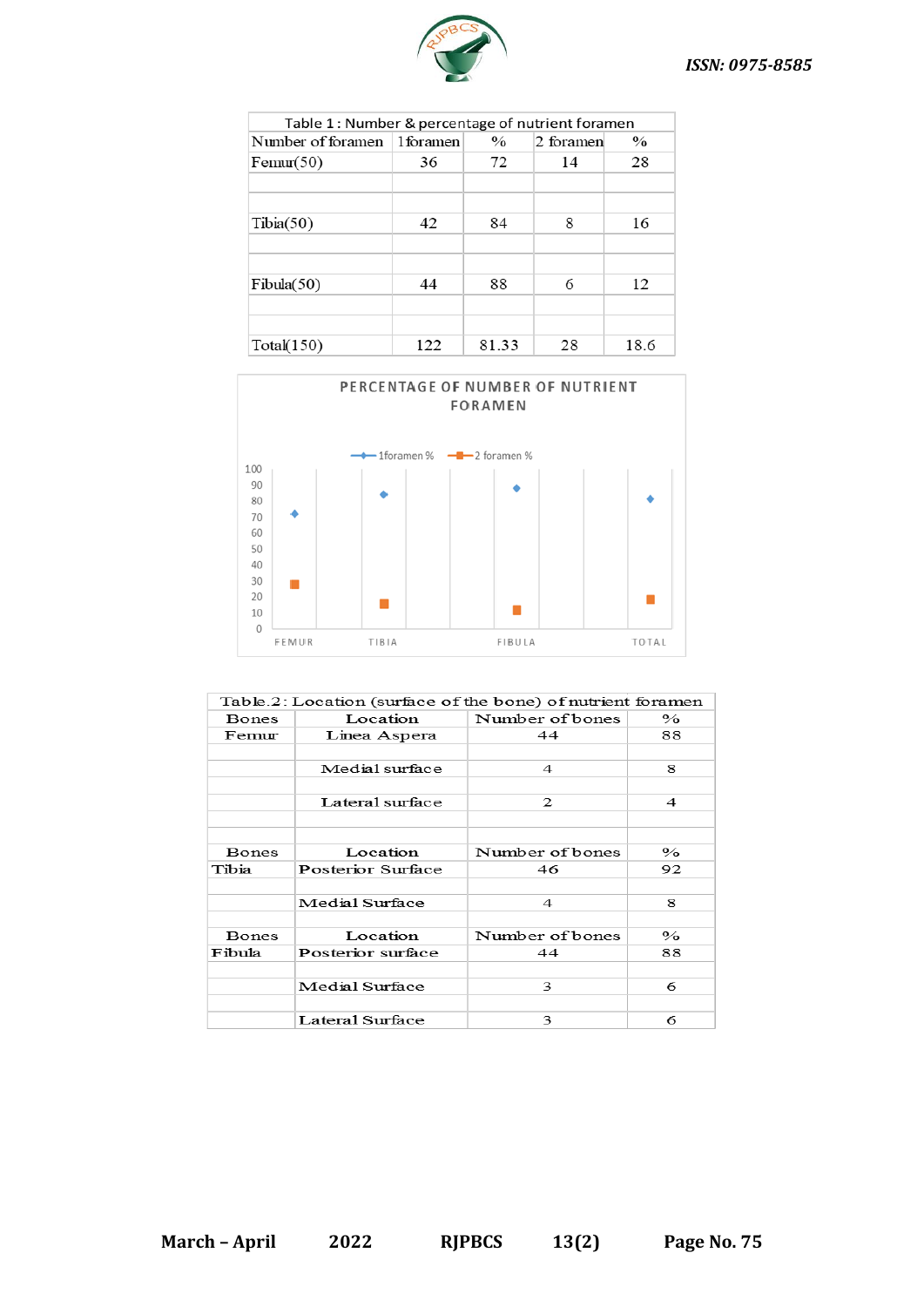





| Table.3 Foraminal Indices |       |       |  |  |
|---------------------------|-------|-------|--|--|
|                           | Right | Left  |  |  |
| Femur                     | 24.5  | 40.5  |  |  |
| Tibia                     | 18.31 | 16.62 |  |  |
| Fibula                    | 44.78 | 31.82 |  |  |
|                           |       |       |  |  |

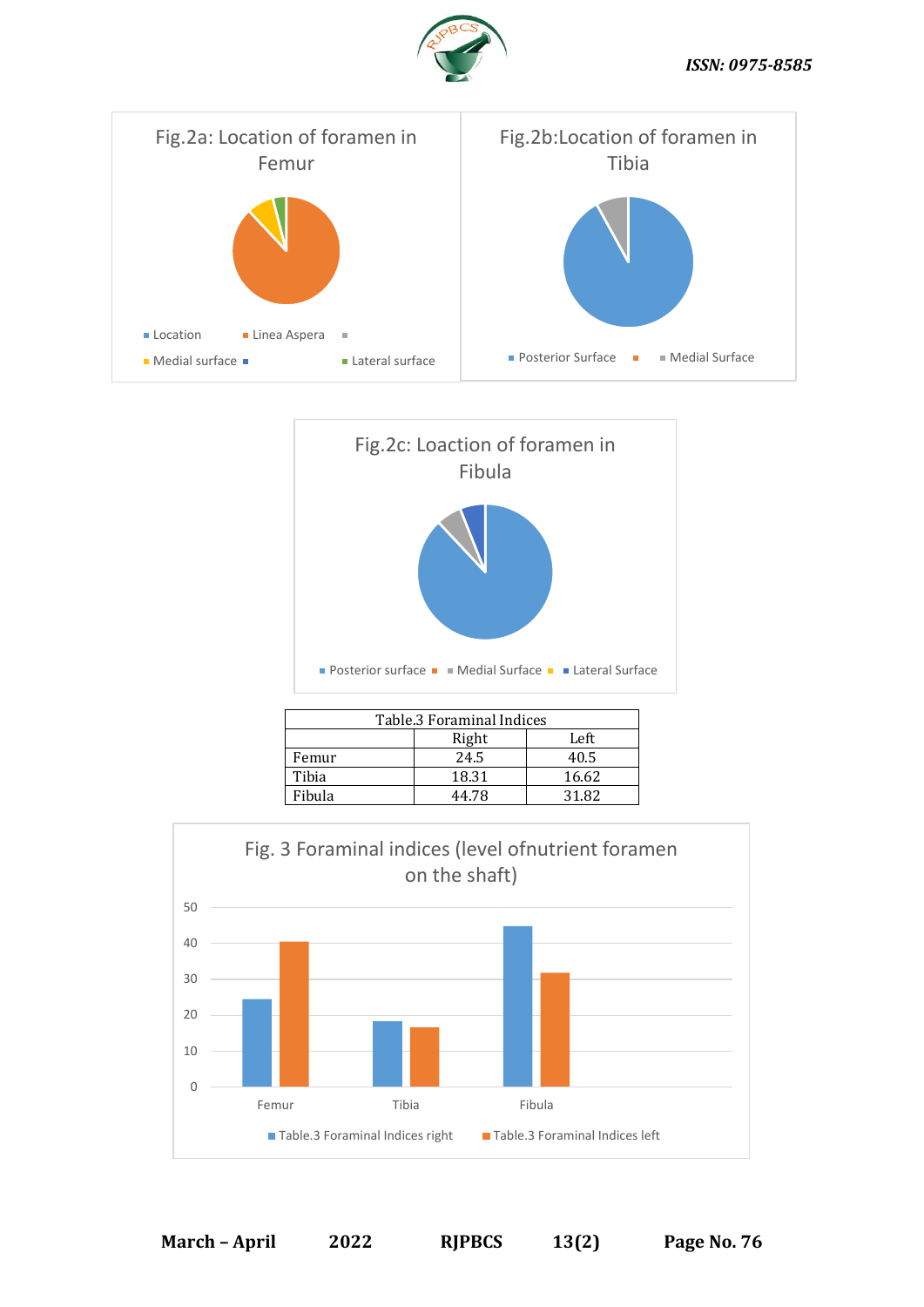

| Table.4: Direction of nutrient foramen |        |      |          |      |  |  |
|----------------------------------------|--------|------|----------|------|--|--|
|                                        | Upward | $\%$ | Downward | $\%$ |  |  |
| Femur                                  | 49     | 98   |          |      |  |  |
|                                        |        |      |          |      |  |  |
| Tibia                                  |        |      | 50       | 100  |  |  |
|                                        |        |      |          |      |  |  |
| Fibula                                 |        | 12   |          |      |  |  |



### **DISCUSSION**

Healing of any bone wound either after surgery or fracture depends on its vascularity [12]. Nutrient foramen is the common area of fracture when bones become weak as in osteoporosis [13]. During orthopedic surgeries like level of cast application, graft transplant, tumor removal etc., knowledge of number, location and direction of nutrient foramen is very important inorder to prevent injury to the nutrient artery [14]. If bone has good blood supply healing will be better and early as good vascularity is required for the survival and proliferation of osteoblasts and osteocytes [15]. If the nutrient artery is injured, blood supply is decreased which lead to necrosis of the bone [13]. Hence for the better and early orthopedic postoperative recovery, this study was done to know whether there is variation in the number, location and direction of nutrient foramen of lower limb bones which will help the orthopedicians, vascular surgeons and radiologists immensely.

#### **Number of nutrient foramens**

The point where nutrient artery enters the shaft of long bones determines the number of nutrient foramen [15]. Majority of the bone have single nutrient artery which arise from the main artery of the respective particular region [2]. In our present study, we observed majority of lower limb bones, 81.3% have single nutrient foramen and 18.6% have double nutrient foramen. 36(78%) of femur, 42(84%) of tibia and 44(88%) of fibula have single nutrient foramen. 14(28%) of the femur, 8(16%) of tibia and 6(12%) of fibula a have double nutrient foramen. These findings are similar to the study of other authors [1,3,7,10,13]. [Table.1] [Fig.1]. This knowledge of number of nutrient foramen will help orthopedic surgeon to decide whether the nutrient artery arise from the main region artery or from the branch of that artery [4-6].

#### **Location of nutrient foramen (Level on the shaft and surface of the shaft)**

Location of nutrient foramen is one of the important factor in fracture of bones. Long bone fracture is followed by rupture of nutrient artery depending on the site of fracture. Injury to the nutrient artery is associated with disturbance in the peripheral vascularity along with decreased bone vascularity [15]. Normally, nutrient foramen is located either in upper  $1/3^{rd}$  or middle  $1/3^{rd}$  of the shaft of lower limb

**March – April 2022 RJPBCS 13(2) Page No. 77**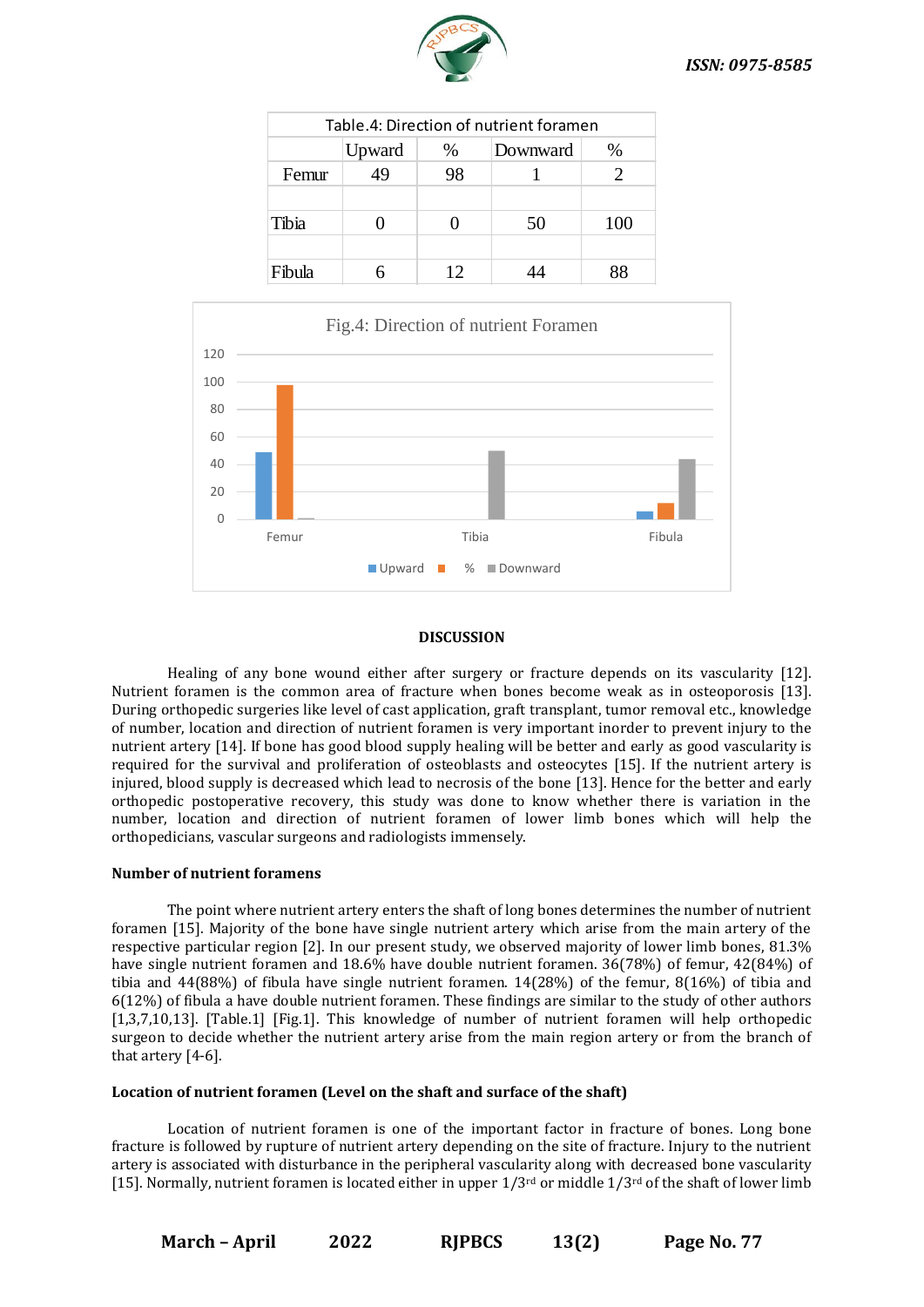

long bones. Nutrient foramen is rarely found in the distal  $1/3<sup>rd</sup>$  or lower part of the shaft of lower limb long bones. Hence distal  $1/3^{rd}$  of lower limb long bones have poor blood supply which is the cause of delayed healing in this region [12].

Depending on the classification of foraminal positions on the basis of values of foraminal index,[16] in our present study we found, nutrient foramen of right femurs were on upper 1/3<sup>rd</sup> while of left femurs were on middle  $1/3^{rd}$  of the shaft. The nutrient foramen of right and left tibia was on middle  $1/3$ <sup>rd</sup> of the shaft. The nutrient foramen of right fibula was on upper $1/3$ <sup>rd</sup> and of left fibula were on middle 1/3rd of the shaft [Table3] [Fig.3]. This shows nutrient foramina are absent in lower 1/3rd of the shaft of all lower limb long bones which is similar to the findings of other authors. [12,16,17].

Along with knowledge of level of nutrient foramen on the shaft, the surface on which it is present is equally important. Location of nutrient foramen is frequently associated with continuous vascularity to the particular surface of respective bone like surface having more muscle attachment will have more blood supply. In lower limb, posterior compartment / flexor compartment has large mass of muscle attachment compared to the extensor compartment, therefore posterior compartment / posterior surface has more blood supply. Hence nutrient foramen in lower limb bones arepredominantly found on their posterior surface [18]. In our present study, 44(88%) of nutrient foramen were found on linea aspera of femur which is on the posterior surface. 46(92%) of nutrient foramen were on posterior surface of tibia. 44(88%) of nutrient foramen were on posterior surface of fibula [Table.2] [Fig.2a,2b,2c]. These finding were similar to the findings of other authors [12,16-18].

#### **Direction of nutrient foramen:**

It depends on the growing end of the bone. The growing end is the end of the bone which grows faster than the other end [19]. Normally direction of nutrient foramen follows the law of ossification. Nutrient foramen is directed away from the growing end) except fibula where direction may vary [20]. Obliquity of nutrient canal is determined by the change in direction of nutrient artery at its origin [15]. Nutrient foramen is oblique because as the bone growth stops at one end, vessels change direction by the pressure of bone growth at the opposite end [7].

In our present study, femur showed 49(98%) of nutrient foramen were directed upward, in tibia 50(100%) of nutrient foramen were directed downward.In fibula 44(88%) of nutrient foramen were directed downward, while 6(12%) of them in fibula were directed upward which is similar to the findings of author. Findings of femur and tibia are similar to the findings of other authors [4,15,19,20].

#### **CONCLUSION**

In this study we found that there can be variation in the number, location and direction of nutrient foramen of lower limb long bones. Majority of the bones had single nutrient foramen which are located on posterior surface with their direction away from the growing end. Nutrient foramens are situated in upper  $1/3^{rd}$  or middle  $1/3^{rd}$  of the shaft and no foramens were found in lower  $1/3^{rd}$  of the shaft. Compared to the direction of nutrient foramen of femur and tibia, few nutrient foramina of fibula are directed toward the growing end, thus violating the law of ossification. This knowledge will surely help the orthopaedic surgeons to carry out surgeries without affecting the vascularity of the bone and thus help in fast surgical wound healing and prevent the bone ischemia.

#### **AKNOWLEDGEMENT**

We all authors would like to thank our institution for providing all the necessary commodities to carry out the research work. We would like to thank attenders of our department of Anatomy who helped in collecting bones and instruments.

#### **REFERENCES**

- [1] Donapudi Anusha, D.Madhavi, Srinidhi Kondepudi. Academia Anatomica Int 2019; 5(2): 8-10.
- [2] H. Grey, P.L. William, L.H. Bannister, M.M. Berry, P. Collins, M. Dyson, J.E. Dussek, M.W.J. Ferguson. Gray's Anatomy: 38th Ed. London: Churchill Livingstone; p.14-17.
- [3] Saad J, Zrig A, Marrakchi F, Harbi F, Alghamadi S. European Soc Radiol 2003; 32: 22-27.